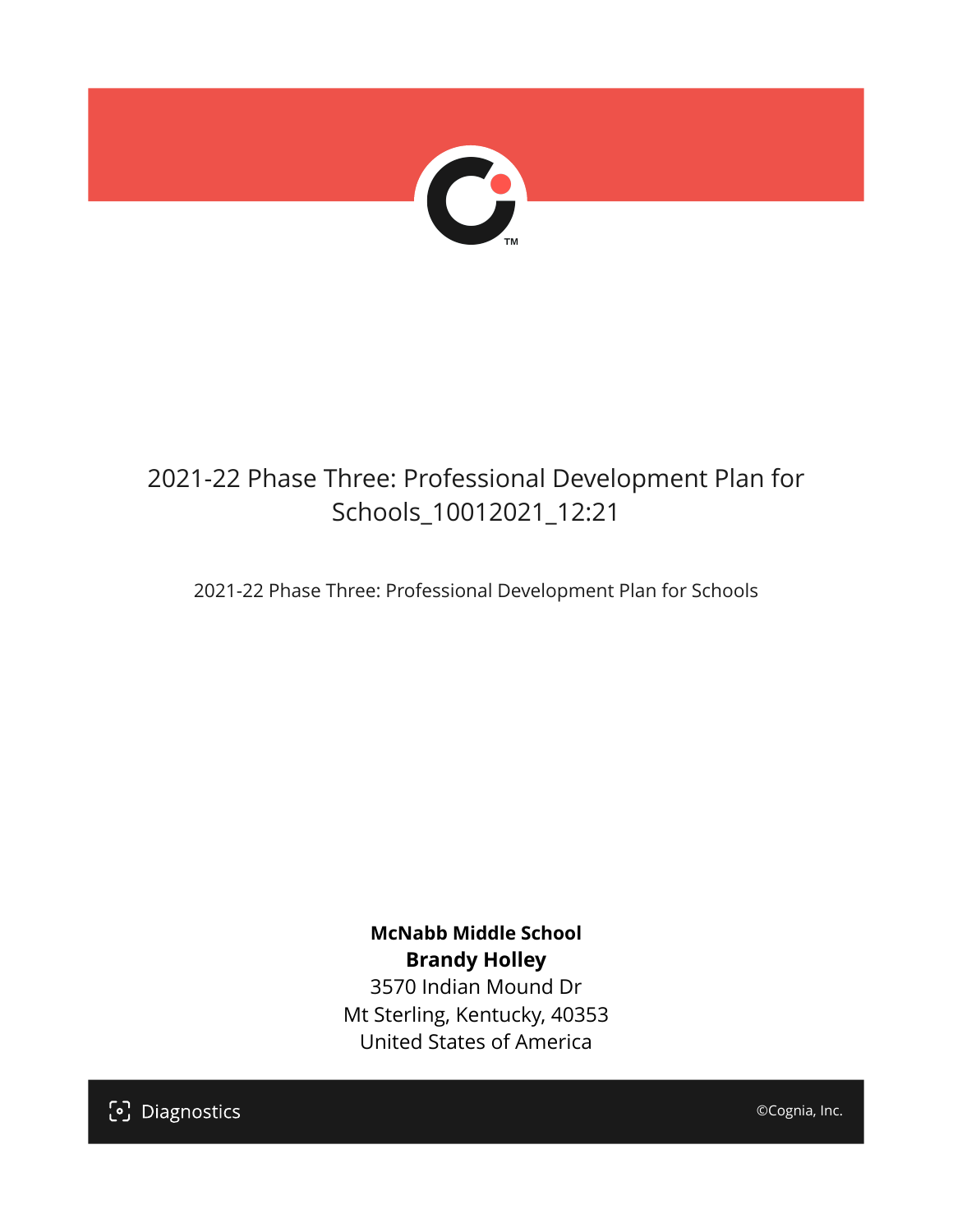2021-22 Phase Three: Professional Development Plan for Schools - 2021-22 Phase Three: Professional Development Plan for

Schools\_10012021\_12:21 - Generated on 01/03/2022

McNabb Middle School

## **Table of Contents**

[3](#page-2-0) [2021-22 Phase Three: Professional Development Plan for Schools](#page-2-0)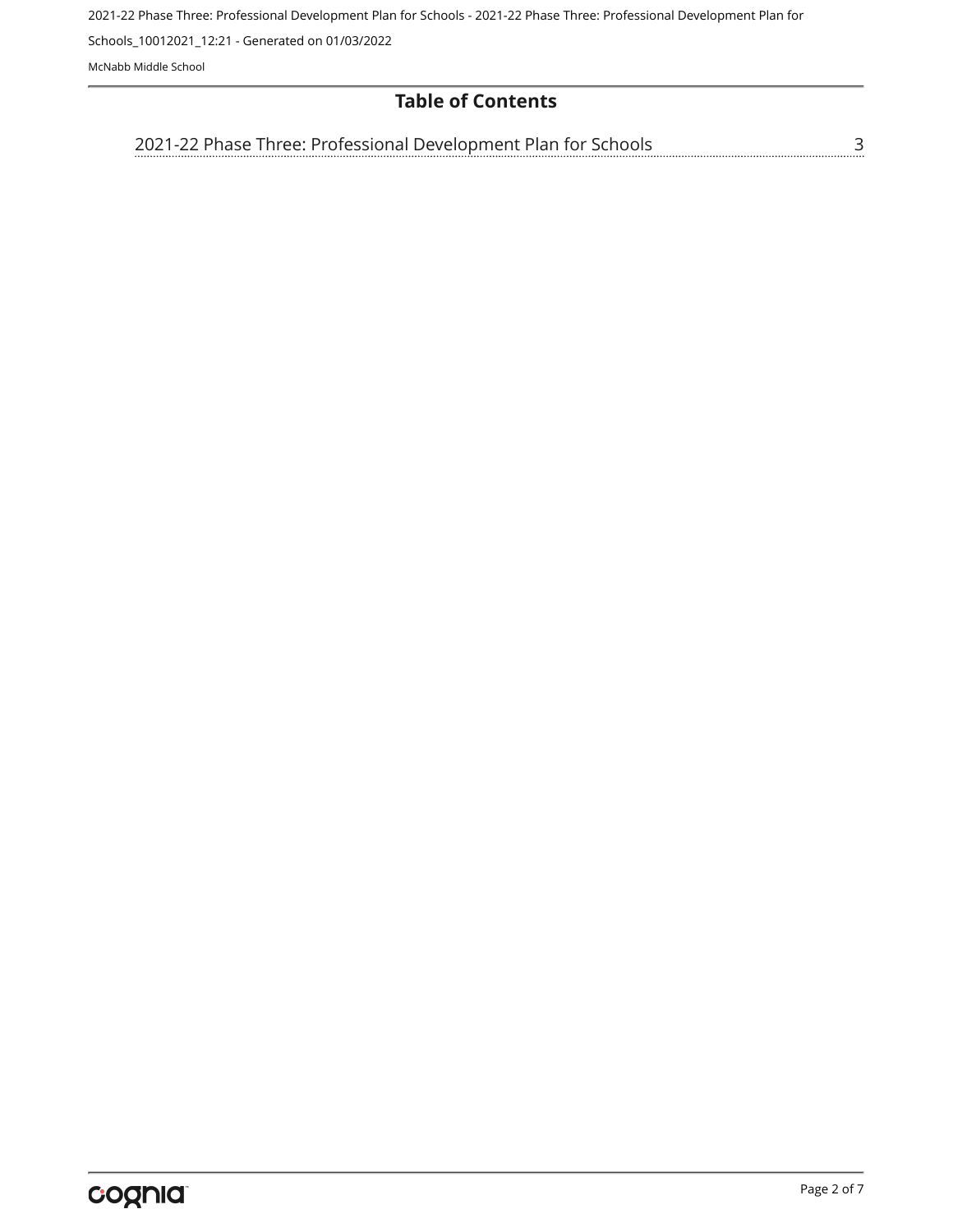## <span id="page-2-0"></span>**2021-22 Phase Three: Professional Development Plan for Schools**

The purpose of this diagnostic is to support the school in designing and implementing a professional development plan that aligns to the goals established in KRS 158.6451 and the local needs assessment. The basis of the professional development plan aligns to [704 KAR 3:035,](https://apps.legislature.ky.gov/Law/kar/704/003/035.pdf) which states the following:

Annual Professional Development Plan:

Section 2. Each local school and district shall develop a process to design a professional development plan that meets the goals established in KRS 158.6451 and in the local needs assessment. A school professional development plan shall be incorporated into the school improvement plan and shall be made public prior to the implementation of the plan. The local district professional development plan shall be incorporated into the district improvement plan and posted to the local district Web site prior to the implementation of the plan.

Section 3. Each school and local district professional development plan shall contain the following elements:

1. A clear statement of the school or district mission

2. Evidence of representation of all persons affected by the professional development plan

3. A needs assessment analysis

4. Professional development objectives that are focused on the school or district mission, derived from the needs assessment, and specify changes in educator practice needed to improve student achievement; and

5. A process for evaluating impact on student learning and improving professional learning, using evaluation results

Research demonstrates a positive link between high-quality professional learning (HQPL), teaching practices and student outcomes. Effective professional learning not only has the potential to improve both classroom instruction and student outcomes, but also it can be effective in recruiting and retaining teachers. When designing and/or selecting HQPL at the local level, it is important to ensure alignment to the characteristics of [High-Quality Professional](https://protect-us.mimecast.com/s/t_VKCmZ28lUj9ElyiG-gxw?domain=education.ky.gov)  [Learning](https://protect-us.mimecast.com/s/t_VKCmZ28lUj9ElyiG-gxw?domain=education.ky.gov).

1. What is the school's mission?

To provide a quality education to ALL students while balancing compassion and high expectations while preparing them for competency in a global society.

2. The needs assessment provides the framework for **all** schools to clearly identify their most critical areas for improvement that will be addressed in the planning process through the development of goals, objectives, strategies and activities.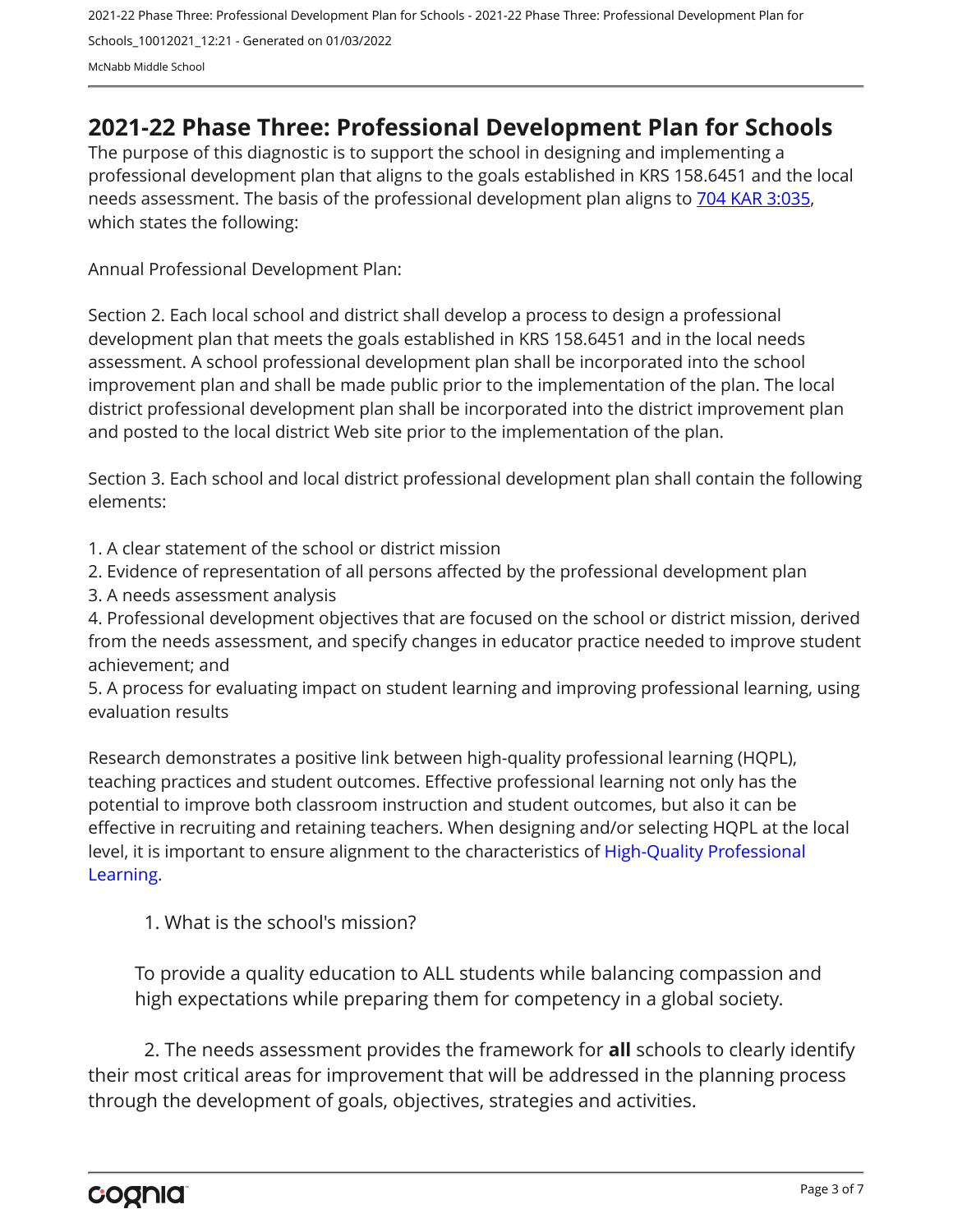Based on the most critical areas for improvement identified in the completed needs assessment per [703 KAR 5:225](https://apps.legislature.ky.gov/law/kar/703/005/225.pdf) (3), what are the school's **top two priorities** for professional development that support continuous improvement?

Teaching literacy across contents Teacher competency in the state standards ( due to turnover)

3. How do the identified **top two priorities** of professional development relate to school goals?

Theses goals align with the lack of proficient and distinguished scores across content.

4a. For the first priority need, what are the specific objectives for the professional development aligned to the school goal(s)? Consider the long and short term changes that need to occur in order to meet the goal.

All teachers will be trained in the spring and summer on the Kentucky Writing Project. This project addresses literacy across the content as well as provides follow up support by the program. They will come to our school and model, support and provide feedback. The district will provide support for teachers and departments to break down the standards, create learning targets and unit assessment that meet the level of the standard.

4b. What are the intended results? (student outcomes; educator beliefs, practices, etc.)

The results would be an increase in reading levels, a greater level of proficient/ distinguished on the Kentucky State Assesesment.

4c. What will be the indicators of success? Consider the completed actions or markers that need to occur that would indicate the goals and objectives have been achieved.

Meeting our CSIP goals in terms of Kentucky Assessment and our universal screener.

4d. Who is the targeted audience for the professional development?

All teachers

4e. Who is impacted by this component of professional development? (students, teachers, principals, district leaders, etc.)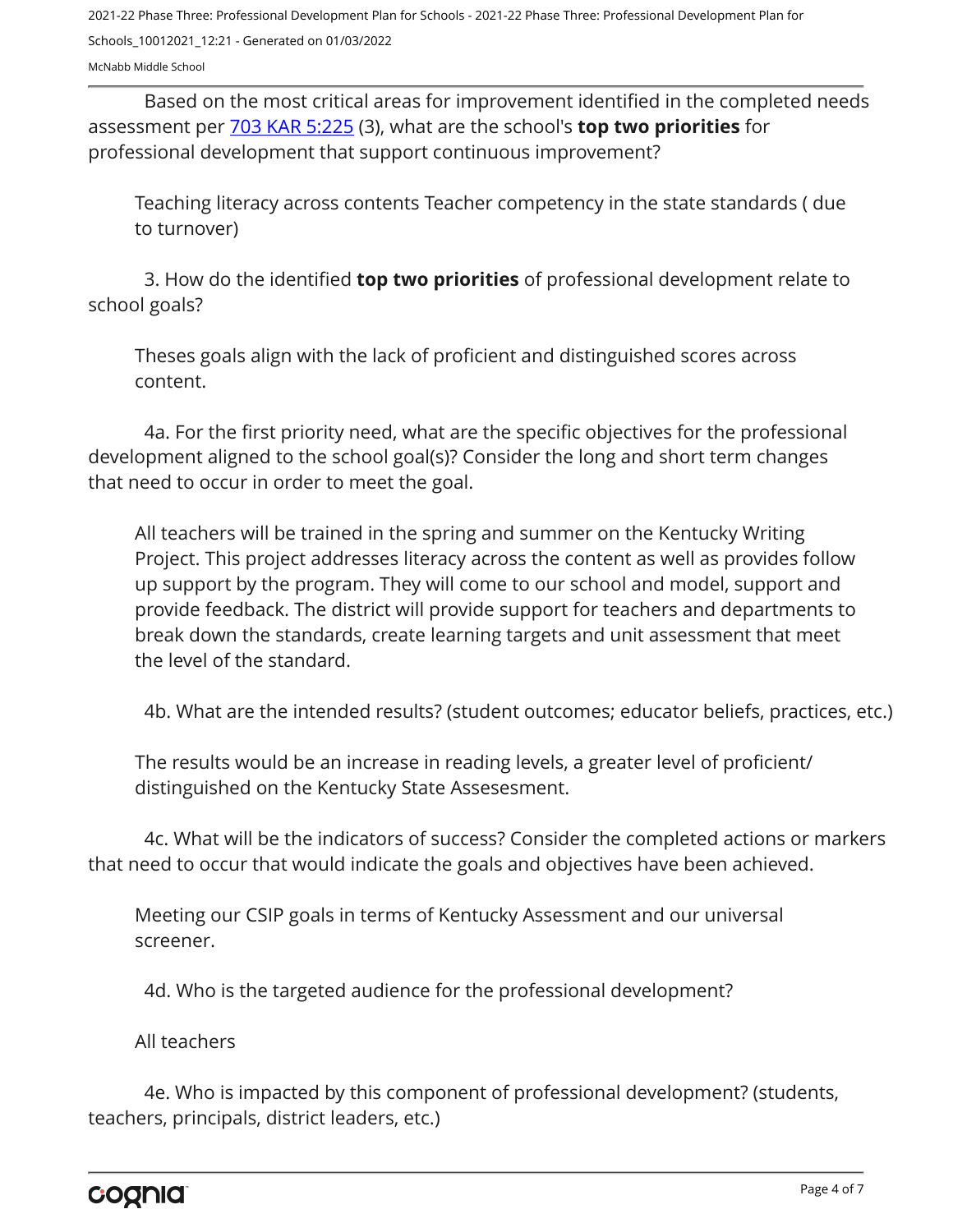All stakeholders will be impacted. Student academic success will increase, teachers will feel more competent in their instruction, and community/businesses will have better prepared students entering the work force and universities.

4f. What resources are needed to support the professional development? (staff, funding, technology, materials, time, etc.)

Funding, any instructional materials that accompany KWP. Time and PD days for Standards work, supplemental materials to meet the level of the standards.

4g. What ongoing supports will be provided for professional development implementation? (coaching, professional learning communities, follow up, etc.)

Continued coaching and feedback.

4h. How will the professional development be monitored for evidence of implementation? Consider data (student work samples, grade-level assessments, classroom observations, etc.) that will be gathered, persons responsible and frequency of data analysis.

We will use our universal screeners, State assessment, Professional Learning communities to analyze student work.

5a. For the second priority need, what are the specific objectives for the professional development aligned to the school goal(s)? Consider the long and short term changes that need to occur in order to meet the goal.

The second priority absolutely aligns with the CSIP. Our teachers must understand the standards and teaching to the level of the standards. They need the education to be able to create assessments, align instruction, etc.

5b. What are the intended results? (student outcomes; educator beliefs, practices, etc.)

Students will have a deeper level of knowledge .

5c. What will be the indicators of success? Consider the completed actions or markers that need to occur that would indicate the goals and objectives have been achieved.

State assessments, common assessments, and Universal screeners.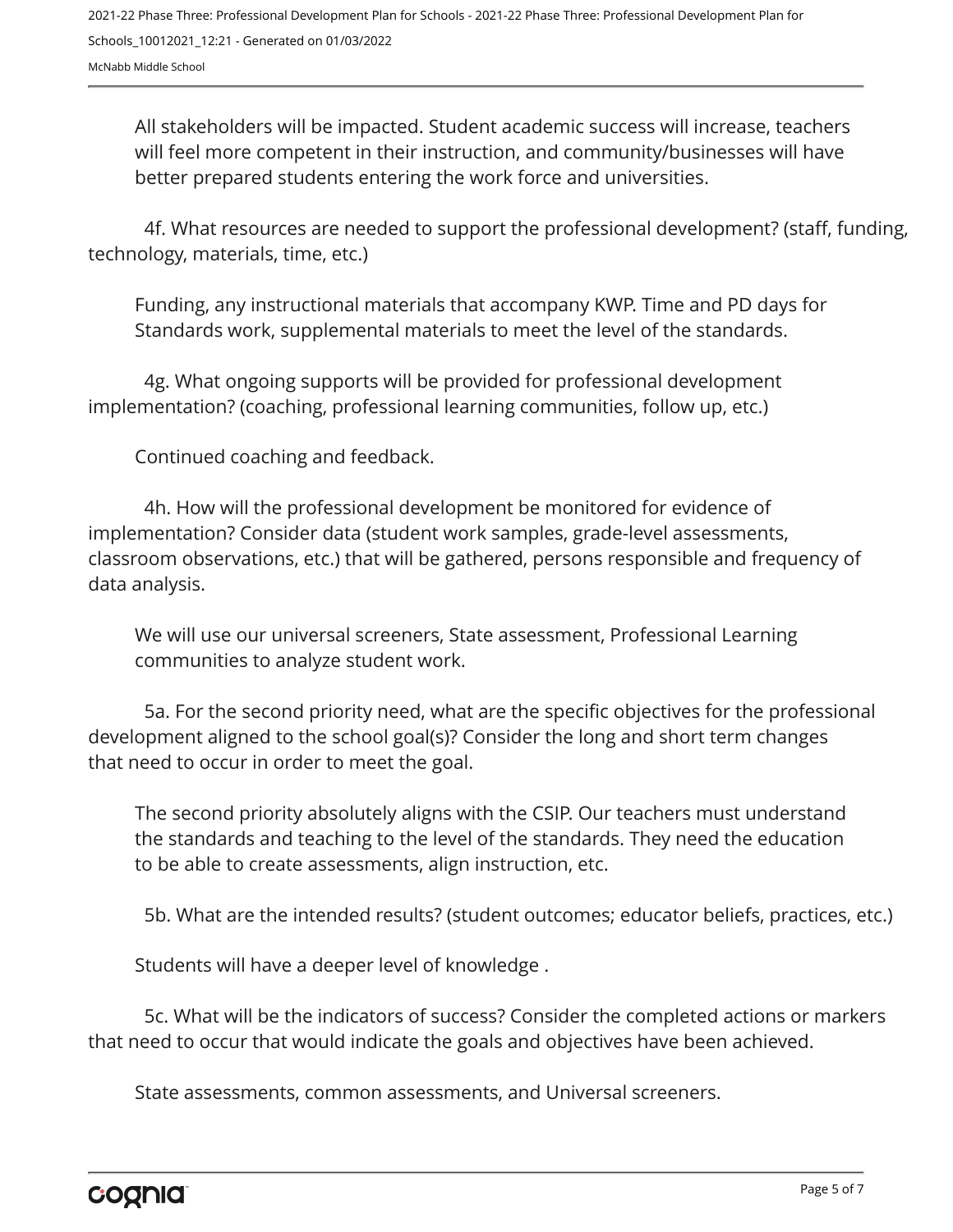5d. Who is the targeted audience for the professional development?

All staff

5e. Who is impacted by this component of professional development? (students, teachers, principals, district leaders, etc.)

All stakeholders. Students, staff, etc.

5f. What resources are needed to support the professional development? (staff, funding, technology, materials, time, etc.)

Time, support and follow up.

5g. What ongoing supports will be provided for professional development implementation? (coaching, professional learning communities, follow up, etc.)

class observations, coaching, Professional Learning Communities

5h. How will the professional development be monitored for evidence of implementation? Consider data (student work samples, grade-level assessments, classroom observations, etc.) that will be gathered, persons responsible and frequency of data analysis.

PLCS, data presentations, common assessments.

6. Optional Extension: If your school has identified additional professional development priorities that you would like to include, you may upload an attachment with the answers to question 3 and a-h as seen in questions 4 and 5. If you do not wish to include an optional extension, please list N/A in the space provided below.

N/A